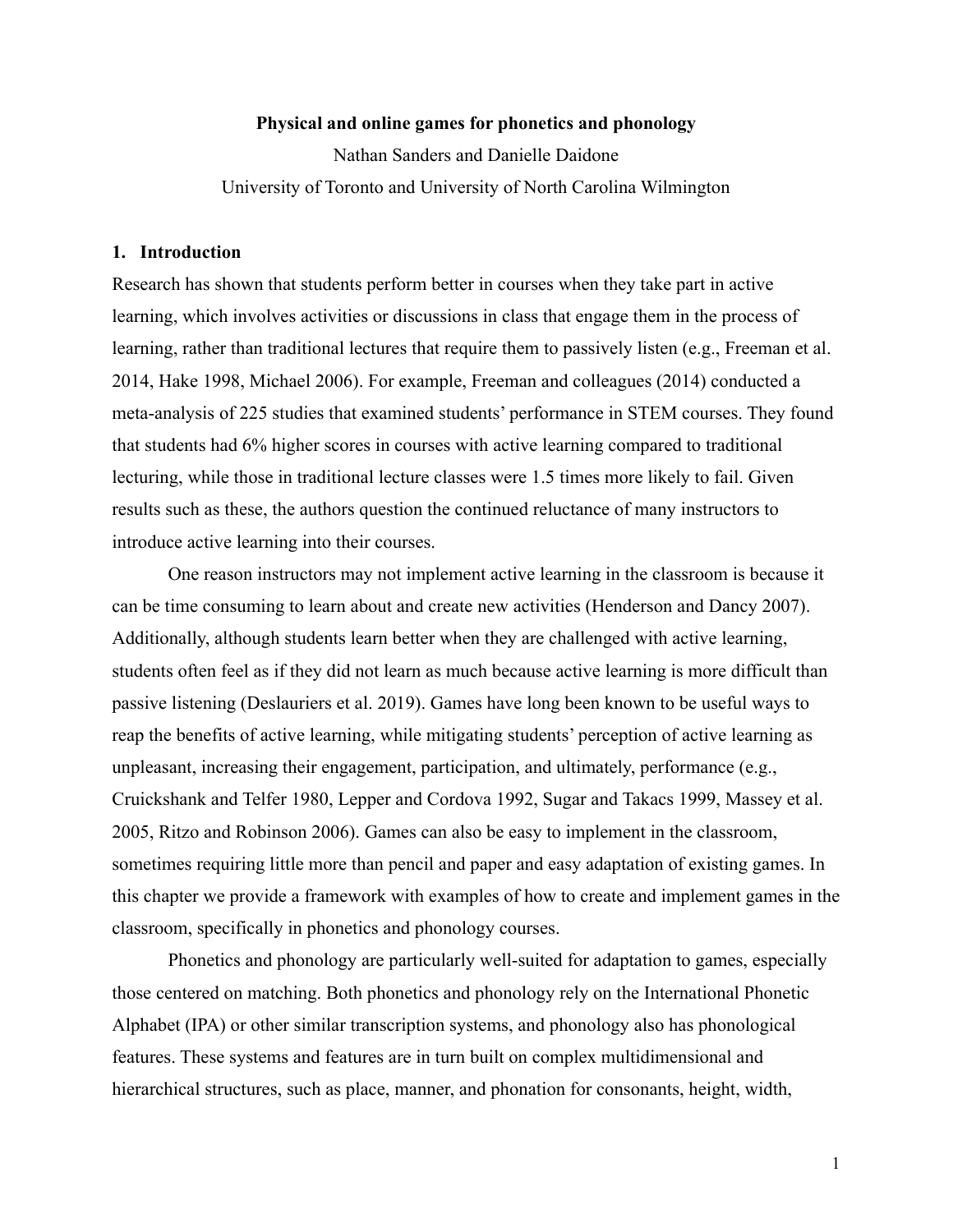rounding, and tenseness for vowels, and feature geometry for features. These structures allow for many different ways for relevant game units to be categorized and subcategorized, so that a single unit may match many different other units in different ways. For example, the phone [p] could match [m] for place, [d] for manner, [x] for phonation, or [z] for [–sonorant]. Furthermore, as in other fields of linguistics, there is a lot of specialized phonetic and phonological vocabulary that works well for general memory games and word games. This is especially true for phonetics, which has a lot of technical terminology from anatomy (*velum*, *pharynx*, *glottis*, etc.) and acoustics (*frequency*, *resonance*, *white noise*, etc.). Many games rely on matching images or numbers that can be replaced with such terminology and/or symbols. Bingo can be played with phonetic descriptions called out by the instructor, as is done in Lynn Santlemann's (2000) IPA Bingo game, which has become a staple for helping students learn IPA symbols needed for English in many linguistics courses. A game like Go Fish can be modified so that students ask each other for cards containing phonetic symbols based on their phonetic descriptions. Similarly, Guess Who can be changed so that students must specify phonological features to guess their partners' phonetic symbol. There are many possibilities, and by presenting our experiences creating and using games, we hope to encourage other instructors to introduce games into their own courses.

In this chapter, we present three case studies for the design and implementation of different kinds of games we have developed for use in helping students learn important notation and concepts in phonetics and phonology. In Section 2, Daidone discusses IPA Battleship, a paper and pencil game that focuses on an introductory subset of IPA symbols. In Section 3, Sanders discusses IPA Discard, a print-and-play card game that focuses on more advanced IPA symbols for consonants. In Section 4, Sanders discusses a family of online matching games that focus on IPA symbols, phonological features, and natural classes. We conclude in Section 5 with a summary of some of the design principles we followed that we believe contribute to effective educational games.

## **2. Case study #1: IPA Battleship by Danielle Daidone**

In my Introduction to Hispanic Linguistics and Spanish Phonetics courses, I want students to master phonetic symbols and phonetic descriptions that are relevant to Spanish. This learning outcome involves various skills, both receptive and productive, such as the ability to write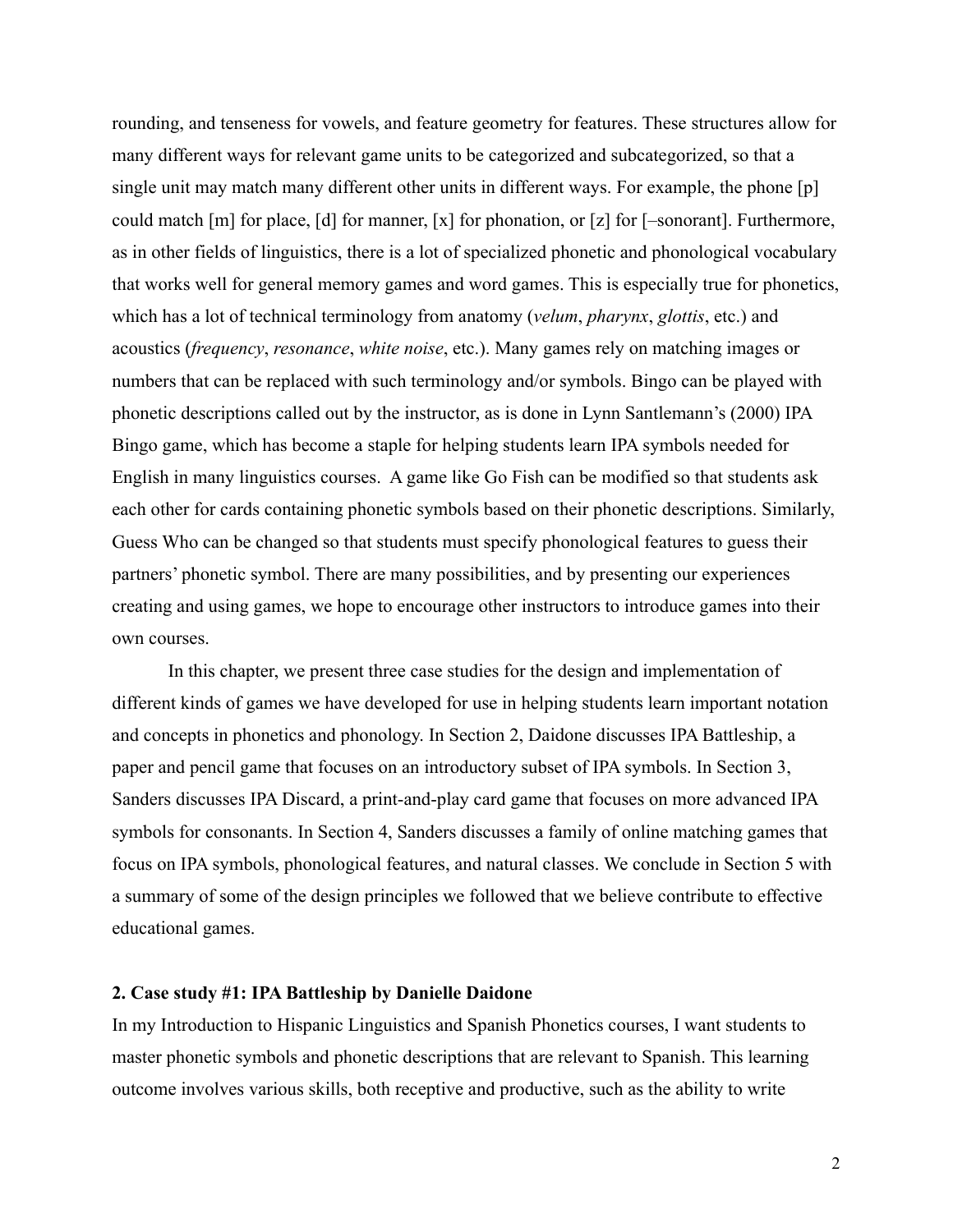phonetic symbols, the ability to associate written symbols with sounds, the ability to describe the voicing, place of articulation, and manner of articulation represented by a symbol, and so on. Because recognition is easier than production, games that involve recognizing symbols could be a better fit earlier in the curriculum, when students have first been exposed to phonetic symbols, compared to games that require students to provide descriptions themselves, which could be used as review after additional practice. I knew that I wanted an interactive game played in class in which students practiced Spanish IPA phonetic symbols and their descriptions, and I wanted each student to practice both producing descriptions and recognizing symbols. Thus, this game would fit best as a review activity after students have already learned and practiced matching phonetic symbols and their descriptions.

These stipulations also helped me narrow down the possible games to adapt. First, it could not be a game like Bingo in which students only needed to recognize symbols, and it could not be a game that was possible for students to complete alone, like Concentration (see Sanders's matching games in Section 4 for examples). Instead, it had to have an information gap so that students needed knowledge from their partners in order to progress. I decided that Battleship would be a good candidate because the players take turns asking and receiving information. Moreover, the necessity of providing a description based on a symbol and being able to find the symbol that matches a description directly mirrors the assessment that I use to test their knowledge. On their exam over this material, they need to provide the descriptions for different phonetic symbols, as well as provide the symbols for different descriptions. Thus, Battleship would be a relevant review activity.

I also chose Battleship because I would not need to make special card decks or a complicated gameboard. For IPA Battleship, instead of having a gameboard where squares are identified by letters and numbers, each square contains a phonetic symbol. I manipulated the number of squares so that they matched the number of phonetic symbols we had studied in class. In my version, I had 32 symbols, so I created a 4 x 8 gameboard, but this could easily be adjusted depending on the number of phonetic symbols you prefer. Keep in mind that the higher number of squares you use, the more places that students can place their 'ships', and therefore the longer gameplay will likely take, whereas if you reduce the number of symbols, the less time the game will take. I suggest having gameplay of at least ten minutes or making students play multiple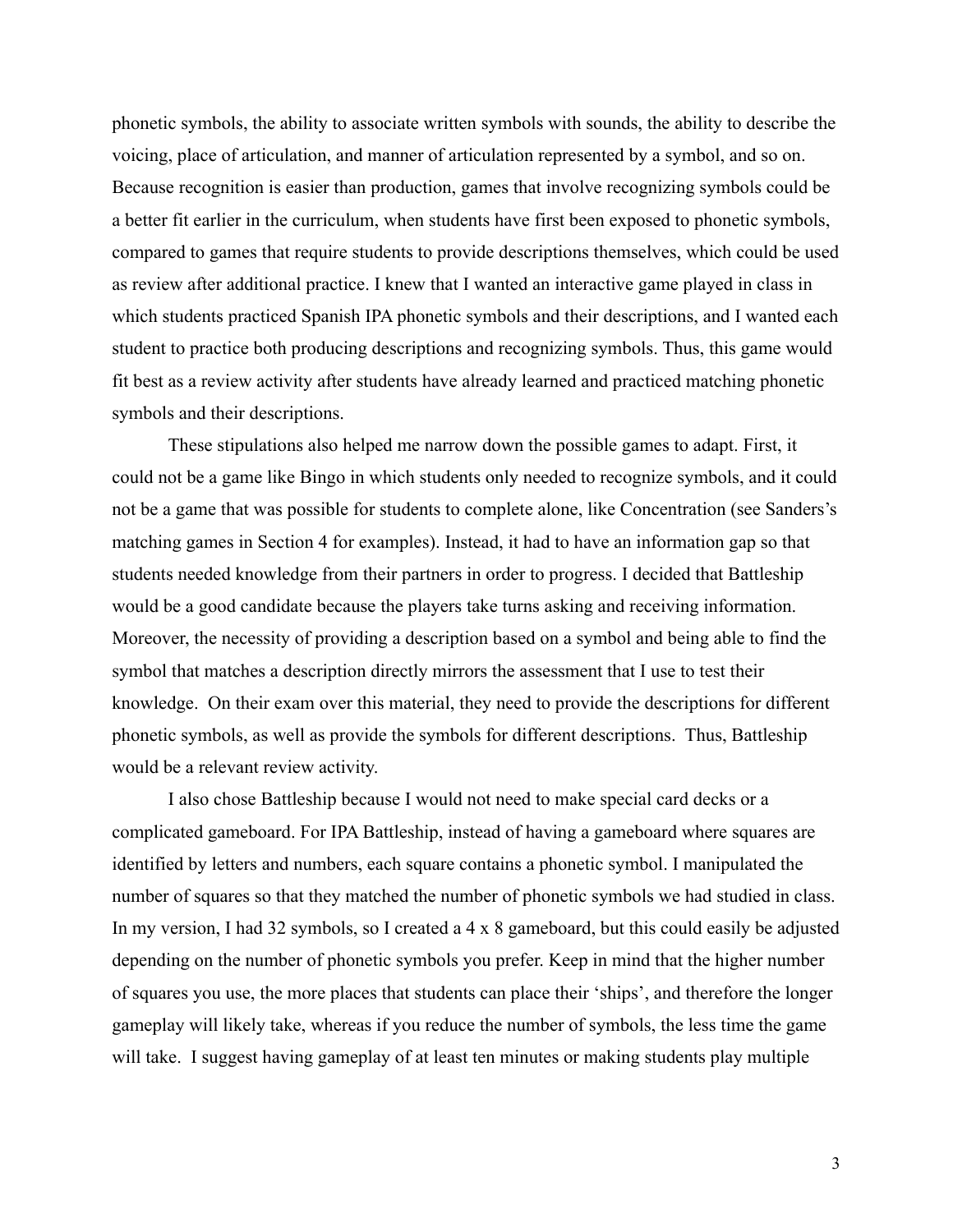rounds. If the game takes more time to explain than to play, it is not well suited for the classroom.

Since students might see playing a game as frivolous, it is important to explain to them that active learning is more useful than passive lecturing because they are more cognitively challenged. This information improves their perception of active learning, increasing buy-in (see Deslauriers et al. 2019, 19255, for more detail). Thus, when I introduce students to the concept of the game, I explain how it will help them memorize the descriptions for phonetic symbols. I then project the gameboard on the screen and tell them to copy it exactly as shown (Figure 1). While I could have provided students with the gameboard, I decided it would be more useful for them to create it themselves. This adds time to the preparation phase of the game, but it saves me time in class preparation, and more importantly, it forces students to practice writing phonetic symbols. Based on previous experience, I now preemptively discuss common mistakes, such as writing / $\alpha$ / for / $\alpha$ / or / $\lambda$ / for / $\alpha$ /. I also walk around the classroom while they create the boards to make sure that they are accurate.

| m            | n | յո                     | р              | $\mathsf b$ | t | d | k |
|--------------|---|------------------------|----------------|-------------|---|---|---|
| g            |   | θ                      | S              |             | 3 | d | X |
| $\pmb{\chi}$ | h | $\mathsf{t}\mathsf{f}$ | d <sub>3</sub> | β           | ð | γ |   |
|              |   | Λ                      |                | e           | a | O | u |

Figure 1. Gameboard for IPA Battleship

Once students have created their gameboard, they need to place their ships by circling groups of symbols. They should have two ships that take up two squares and another two ships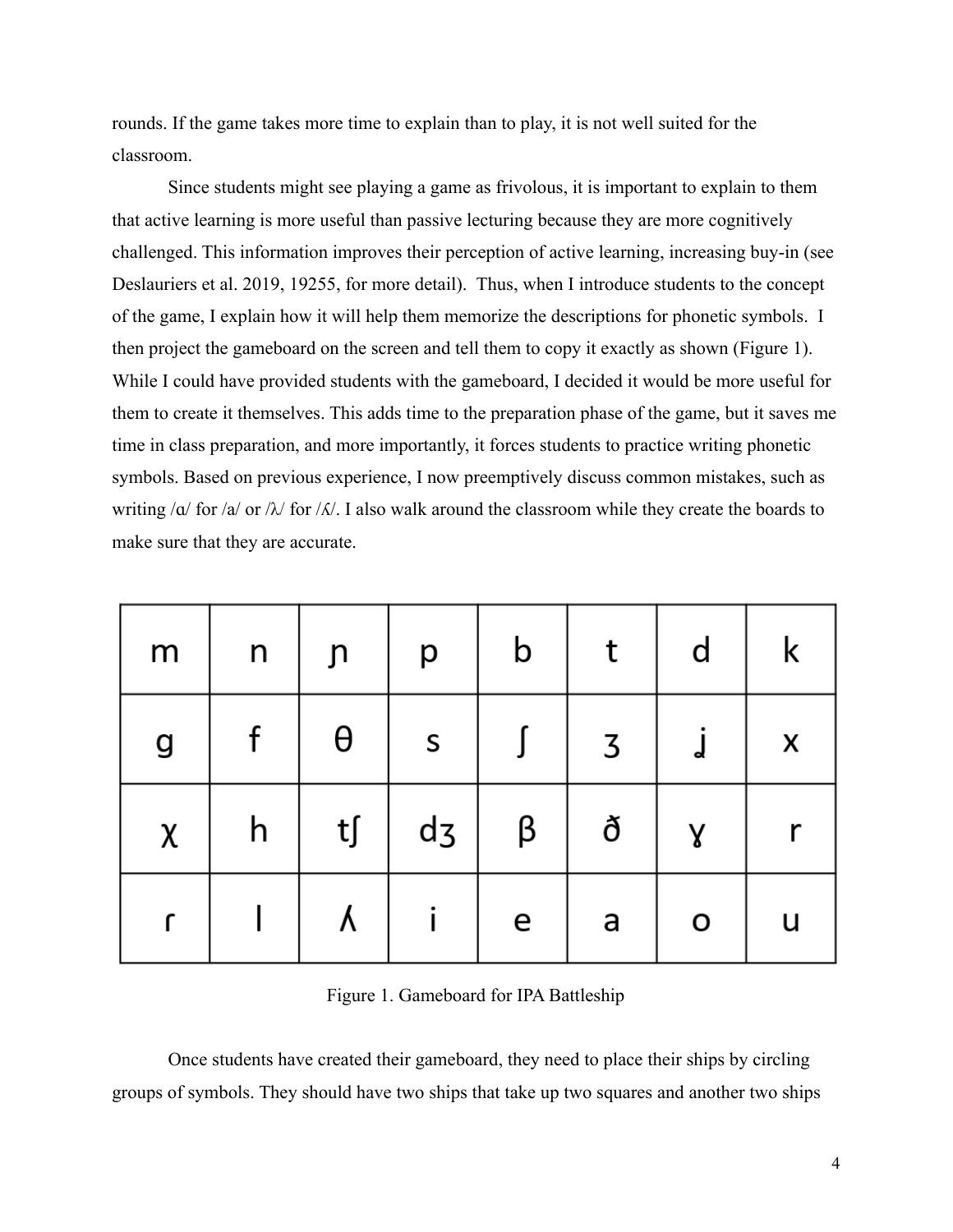that take up three squares. These can be placed vertically or horizontally, but not diagonally. I project a possible arrangement on the screen (Figure 2), but remind them that this should be different for each person. In my experience, including both a visual model and verbal instructions helps reduce the number of confused students.

| m | n | J        | р              | $\mathsf b$ | t | $\mathsf{d}$ | k |
|---|---|----------|----------------|-------------|---|--------------|---|
| g |   | $\theta$ | S              |             | 3 | d            | X |
| χ | h | t∫       | d <sub>3</sub> | ß           | ð | γ            | r |
|   |   | ٨        |                | e           | a | O            | u |

Figure 2. Sample ship placement in IPA Battleship

I also do this when I explain how to play the game. I model an example turn for them, where one person asks if their partner's ship is on [s] by saying its phonetic description. Since students are playing the game in Spanish, I think it is especially important to draw their attention to the correct word order for descriptions, which is manner of articulation, place of articulation, then voicing (e.g., *fricativa alveolar sorda* 'voiceless alveolar fricative'). Similarly, I make sure they know what to say to their partner in Spanish if that person missed their ships (*agua* 'water'), found one of their ships (*toque* 'hit'), or sunk one of their ships (*hundido* 'sunken'). Once one person sinks all of their partners' battleships, they win.

While they are playing, I project not only the instructions on how to play, but also an IPA chart of consonants that contains only the symbols that are relevant for the game, as well as a separate table for vowels. I also include a reminder note that consonants on the left side of a column are voiceless, and those on the right side are voiced. This scaffolding is important to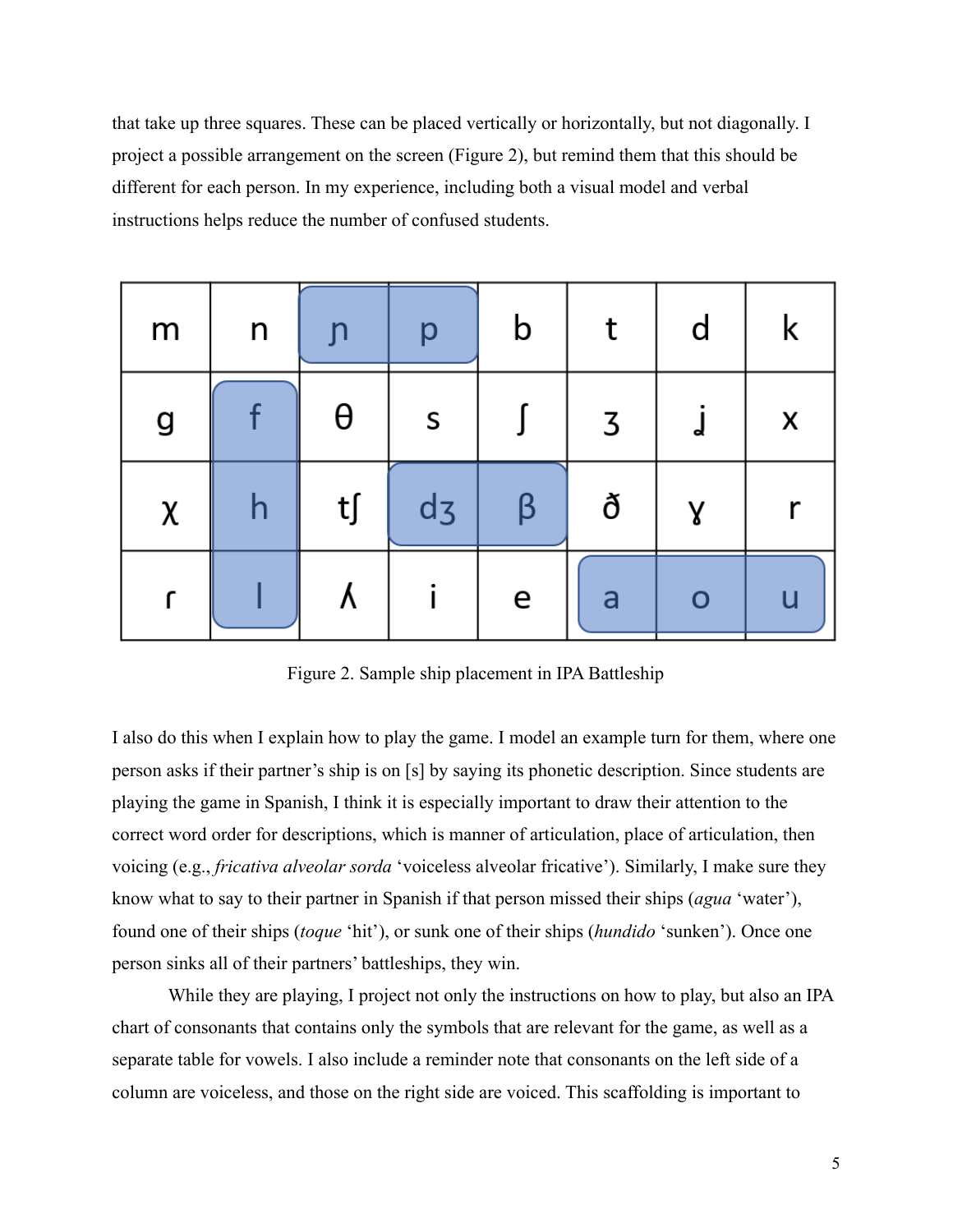include because students will need this information to successfully play the game, but they are still working on memorizing it. In addition, making this information very accessible keeps them playing correctly by using the phonetic descriptions instead of resorting to names of letters or other descriptive words. Walking around the room and checking that they know how to play also helps keep them on track and is a good way to see which symbols they struggle with.

I have used IPA Battleship with numerous classes, and overall they seem to enjoy it. Playing this game makes it clear to them that they still need to work on memorizing the phonetic symbols and descriptions, but this mental work is couched in a low stakes and fun activity. Depending on how quickly the students find each others' ships, they are likely to hear or say the description for the majority of the 32 phonetic symbols, which would be a much more boring process in a traditional review activity. As a wrap-up after everyone has finished, I ask each group who won, then I point to each symbol on the screen and have students say the description as well as pronounce the sound it refers to. This drives home the information that was practiced during the game, as well provides a brief review of the sounds. The materials for this game are available at <https://www.ddaidone.com/teaching.html>.

#### **3. Case study #2: IPA Discard by Nathan Sanders**

I have used IPA Bingo in every iteration of my own introductory linguistics courses at four different institutions in North America. Students often report that it was a highlight of the course. In 2018, I taught a full semester phonetics course for the first time, and a core learning outcome is for the students to be familiar with the entire set of IPA symbols, which goes beyond what is available in the original IPA Bingo. I decided to use IPA Bingo early in the semester to help students learn an initial subset of the IPA needed for North American English. Later in the course, students are introduced to the rest of the IPA, and given the success I have had with IPA Bingo, I wanted to use games to help students learn these symbols, too.

However, rather than reconfiguring IPA Bingo with a different set of symbols, I decided to design new games of different types that would make more meaningful use of the underlying structure of the IPA itself, which I thought might make for a more engaging experience for the students, especially those who are game enthusiasts. For the vowels, I designed a game called IPA Hunt, similar in basic concept to Daidone's IPA Battleship game described in Section 2 (IPA Hunt is available on my website at <http://sanders.phonologist.org/Papers/ipa-hunt.pdf> and not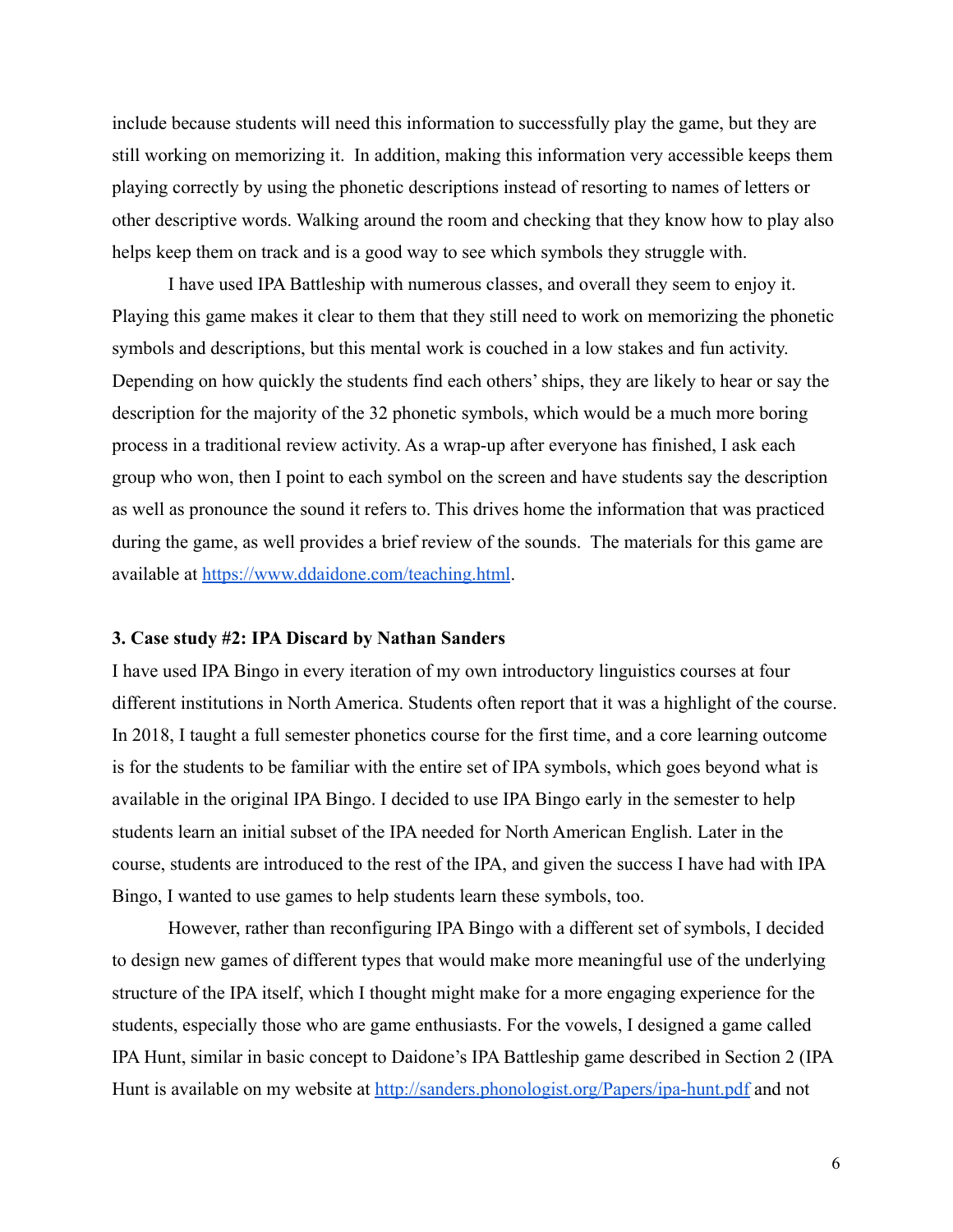described here). For the consonants, I drew inspiration from games in which cards can match each other for either number or suit, paralleling how consonants can match each other for either place or manner of articulation (among other properties), as in the Crazy Eights family of shedding games, which includes Mao and the proprietary game Uno.

In this family of games, players attempt to be the first to discard all the cards in their hand. Each discarded card must match the number or suit of the active card (the most recently discarded card). For example, if the active card were the three of diamonds, then the active player could discard any card with either a three as its number or a diamond as its suit, such as the three of spades or the queen of diamonds. This newly discarded card then becomes the new active card and must be matched by the next player's discarded card. A player who is unable to discard a card to match the active card normally has to draw one or more cards, depending on the rules of the specific game. Some games in this family also have additional cards with special properties, such as wild cards that can match any card or action cards that may change the game state in different ways (forcing the next player to draw cards instead of getting an opportunity to discard, reversing the direction of gameplay, etc.).

This family of games is a natural fit for IPA, given that IPA symbols represent phones with multiple different possible values from a small set of phonetic properties, analogous to suit and number for standard playing cards. I designed IPA Discard with place and manner of articulation for consonants as the matching properties. A player may discard a card if its IPA symbol represents a consonant that matches the place or manner of the consonant represented by the IPA symbol on the active card. For example, if the active card has the symbol [ɴ], then a player may discard a card with a symbol representing any other uvular consonant ([q], [ $\chi$ ], etc.) or any other nasal stop ( $[m]$ ,  $[n]$ , etc.). If the player is unable to discard a matching card, they must draw a card from the draw pile. The full rules for IPA Discard are available at <http://sanders.phonologist.org/Papers/ipa-discard-rules.pdf>.

The version of the game I designed has 90 cards, of which, 62 are unique cards with symbols from the IPA representing consonants beyond those in North American English, including both pulmonic and non-pulmonic consonants. The remaining 28 cards are designed to help balance the game so that gameplay is smoother and more enjoyable for the students. These 28 cards include 12 wild cards, which may be played instead of a regular matching discard. Each wild card has two IPA symbols, and the player playing the wild card must choose one of the two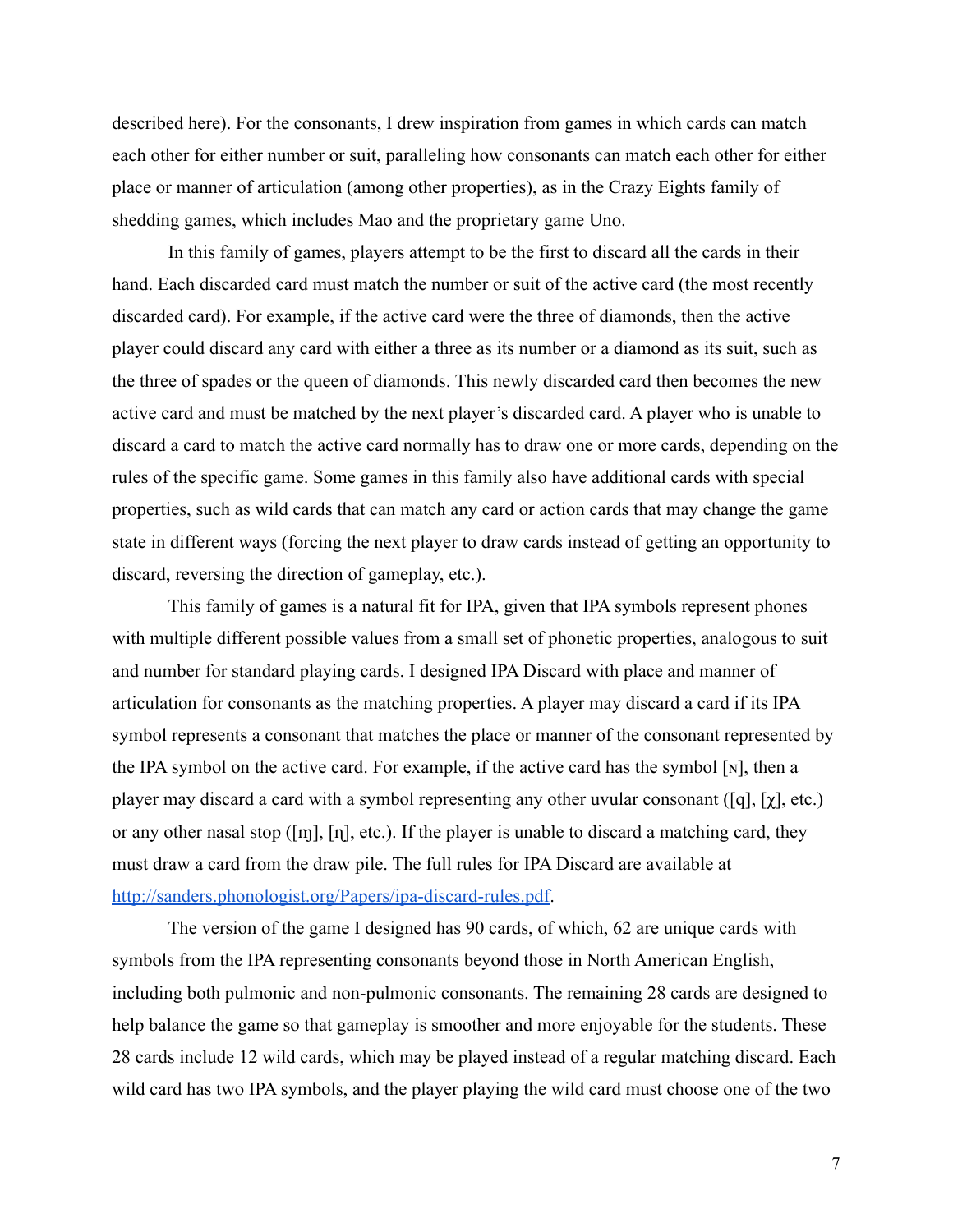to be the new active symbol for the next player to match. The final 16 cards are duplicates of some of the base 62 cards, because some phonetic categories do not have enough symbols for balanced gameplay. There is one additional copy for each of  $[m]$ ,  $[v]$ ,  $[\underline{t}]$ ,  $[\underline{d}]$ ,  $[[]$ ,  $[?]$ ,  $[n]$ , and  $[\hat{Y}]$ , and two additional copies for each of  $[\epsilon]$ ,  $[\epsilon]$ ,  $[\hbar]$ , and  $[\iota]$ .

The full set of cards (including 15 blanks for instructors and students to create their own cards) is available at: <http://sanders.phonologist.org/Papers/ipa-discard-cards.pdf>. A few sample cards are shown in Figure 3.



Figure 3. Sample cards from IPA Discard

I have found that this game works best with groups of about four or five students, though it is flexible enough to scale up or down. My phonetics course meets once a week in a single large lecture with all 140 students, with a second class meeting held by teaching assistants (TAs) in multiple smaller tutorial sections with 35 students each. For these tutorials, I have the TAs assemble seven decks of cards so that they can divide their students into seven groups of five, with each group getting one deck of cards. After the TA explains the rules, the students can then play the game for a few rounds. They are encouraged to play without looking at their notes, but they are allowed to look if they need to. I also provide links to the online version of the cards so that students can print their own copies at home.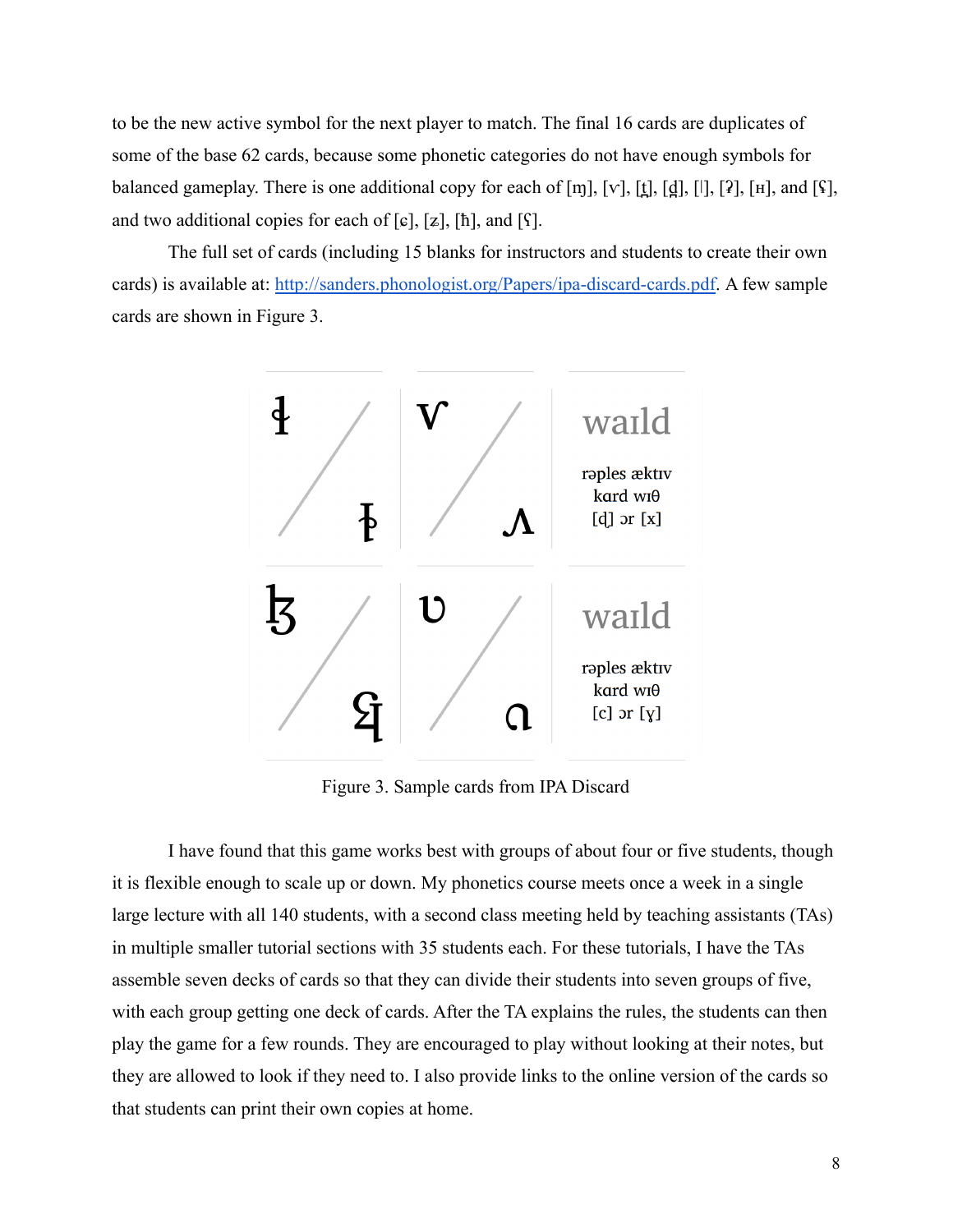Students really like this game, and I have even seen students from our linguistics undergraduate student group playing it, including students who were not in the course. Feedback from students and TAs has been extremely positive for this game. Students report that it was not just a useful memory aid but that it was fun and that they wanted to play it as a game beyond its utility for studying the course material.

#### **4. Case study #3: Matching games by Nathan Sanders**

During the COVID-19 pandemic, online educational tools suddenly became a priority for many instructors. However, most of us did not have the relevant expertise to design and code these tools ourselves, so we turned to pre-existing resources that were quick and easy to adapt to our course content. In the summer of 2020, I was planning for a purely online version of my phonetics course, which meant I could not use my usual print-and-play games, such as IPA Bingo, IPA Hunt, and IPA Discard. So I searched for online alternatives and came across Steve Fortna's website Flippity, which perfectly suited my needs.

Flippity contains many different templates for games, as well as gamification tools such as badge trackers and leader boards. Many of the game templates are integrated with Google sheets, allowing the user to customize them behind the scenes within a spreadsheet. One of the most effective game templates for my purposes on Flippity is the Flippity Matching Game. In these games, a deck of cards is laid out in a tableau, and players must select two cards that match (for example, a word and its definition or an IPA symbol and its phonetic description). If the two selected cards match, they are cleared from the board. If they do not match, they remain. This is the style of game that forms the basis of the game Concentration.

This style of game works great in breakout groups in online settings. The students can be randomized into groups of about four or five, and then one student shares their screen showing the game. Students can then work together to clear the board. For many of the games I designed in this series, there are two versions, an easy version with the cards face up and a harder version with the cards face down. In the hard version, the pair of selected cards are revealed, and if they do not match, they remain on the table but are flipped back over to hide their values. This adds an extra challenge of having to remember where on the board the unsuccessful matches are. The following are links to two of the matching games I designed. The first is an open match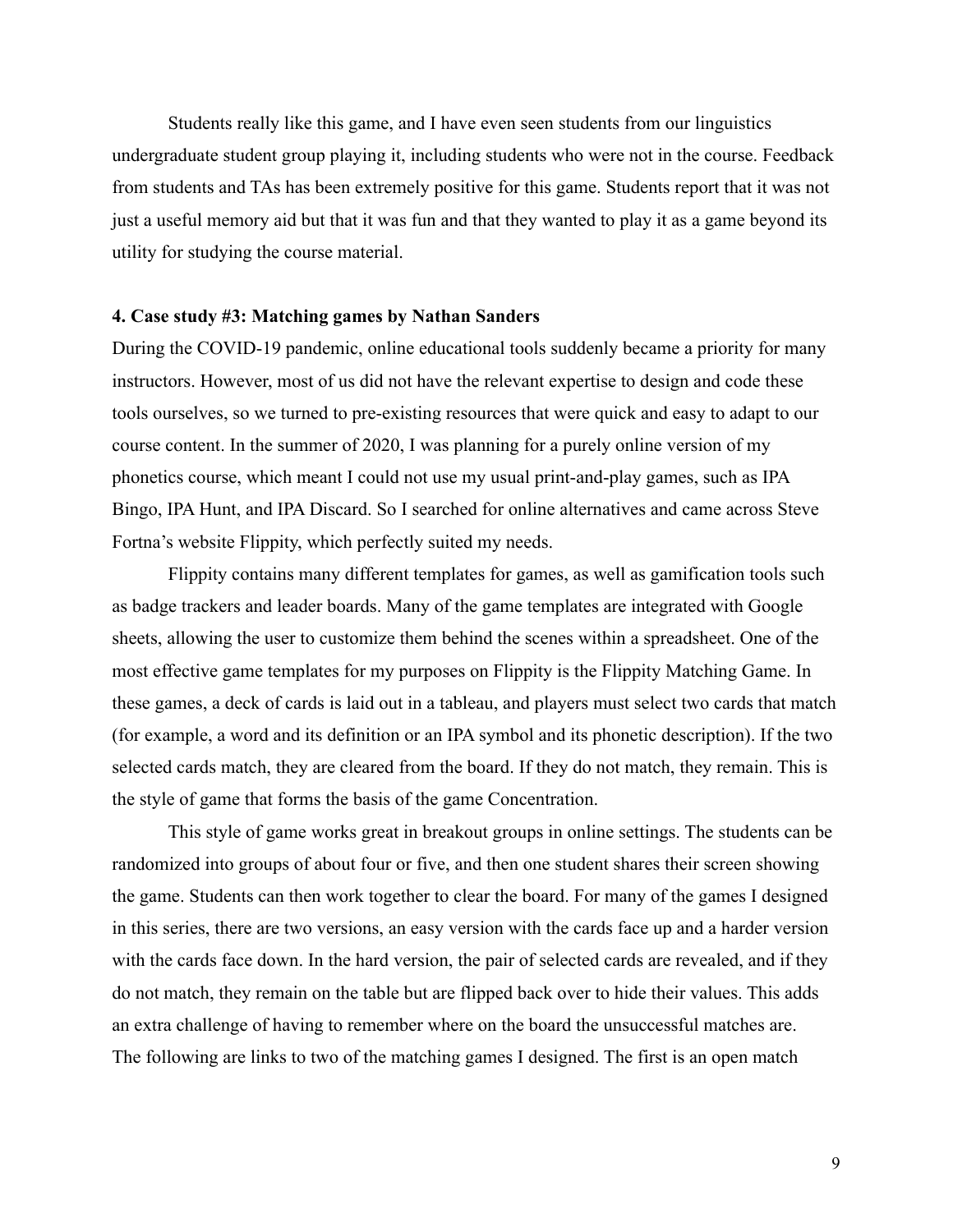game for IPA vowel symbols, with the cards face up, and the second is for the harder memory match game, with the cards face down (this is the standard way that Concentration is played).

<https://www.flippity.net/mg.php?k=1cQCJ4pKTjhZ9dZBkyu2U1W-6BHlpVeami-qTw1Cwf-I> <https://www.flippity.net/mg.php?k=1szwX8Zs78dgbjL2A9ICDmKhMnD1eMhfvuiIvmoqGdi0>

I also designed similar games for my phonology course for the second semester. For these games, I used phonological features and natural classes as the base. The following are links two open match games for phonological features:

# <https://www.flippity.net/mg.php?k=1gszhZDis1a-wn6II4WOeASHXSHSgGkOObT2LVf1C4X4> <https://www.flippity.net/mg.php?k=16C6zjFHk5GCc9PIhX6yXTMP4jyXUJuwQTOu07sazukU>

In the interest of developing online community during the pandemic, I opted to design these online games as cooperative games. However, these matching games can be played competitively in a few ways. Students within a group may compete against each other by scoring points for each successful match they match; there is no built-in scoring functionality in the match games on Flippity, so players would have to keep track of scores themselves. Alternatively, Flippity provides a timer for the matching game, so students can race against the clock to add a bit of competition, either against some set standard or against the times from the other breakout groups.

As with IPA Discard, I received broad positive feedback from the students and the TAs. There were some glitches, however. Flippity would occasionally return server errors (likely due to increased demand in the early months of the pandemic), and a change in Google Sheets in August 2021 rendered some of the games on Flippity inoperable, though the designer did a lot of work to update the games to accommodate the changes. This is one of the drawbacks to technology-based games, and it is important to have backup plans ready in case of technical issues. I was not prepared in the first semester of using these games in the pandemic, but I learned a valuable lesson that semester and made sure that every online game had some alternative activity prepared.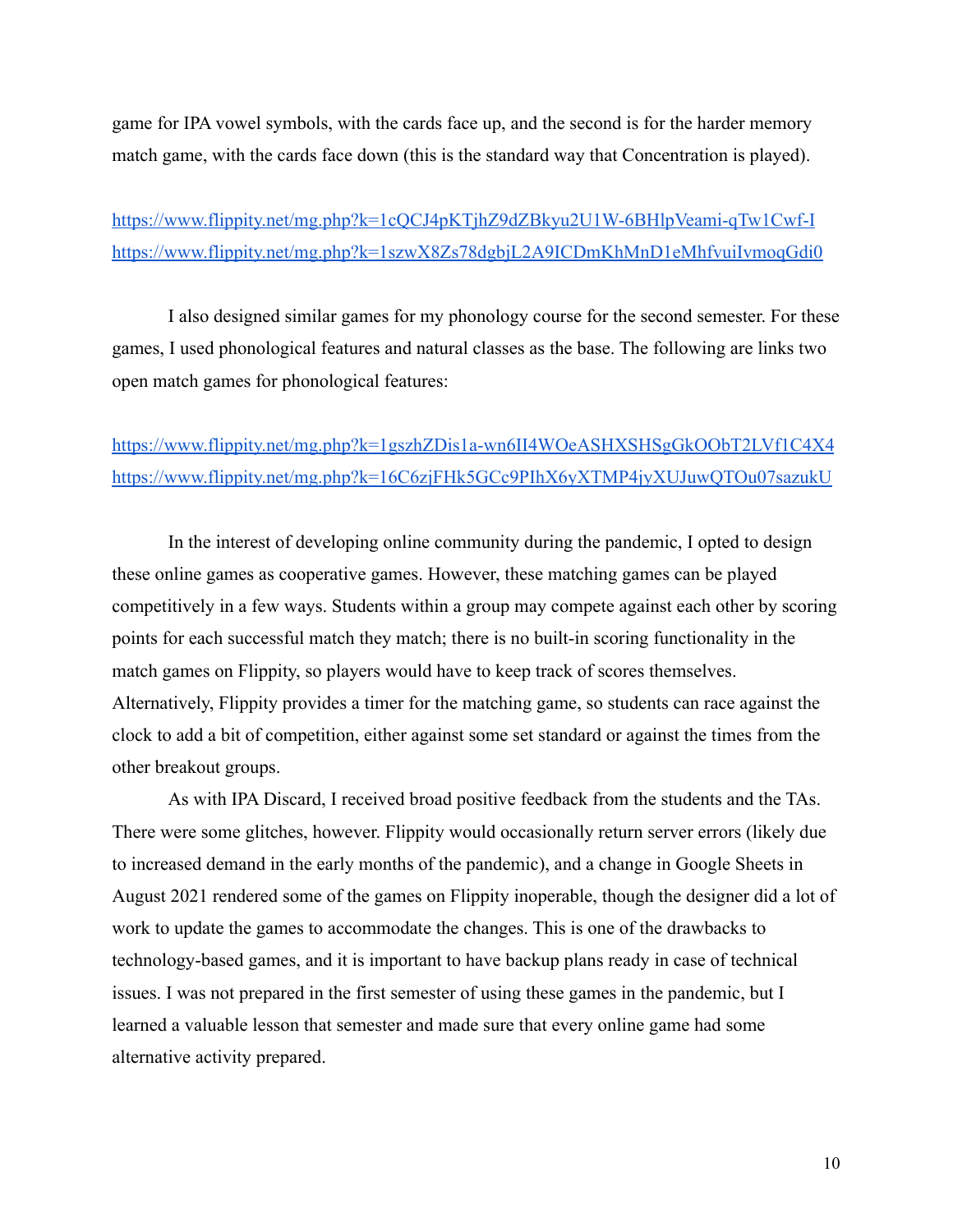The games I have described in Sections 3 and 4, plus other games, including an online version of IPA Bingo made with Flippity, are all available on my website at <http://sanders.phonologist.org/lxgames.html>.

# **5. Conclusion**

We have presented here three different kinds of games for use in helping students to learn IPA symbols, phonological features, and natural classes. Our games are adapted from or inspired by existing games (Battleship, Crazy Eights, Concentration), which is useful both for the instructors (in not having to design a new set of game rules from scratch) and for students (since many may already be familiar with the rules). We have also offered games from a mix of modalities. Pencil and paper games, like Daidone's IPA Battleship, are perhaps the easiest to integrate directly into a course, since they require little setup and resources, and they give students a more tactile experience with practice drawing IPA symbols. Print and play games, like Sanders's IPA Discard, also provide for a tactile experience and can allow for greater rule complexity, though at the cost of requiring more initial labor on the part of the instructional team. Finally, online games, like Sanders's various Flippity matching games, lack a tactile experience, but they present some advantages over physical games, such as quick randomization of components and natural interaction in online environments; however, instructors without coding expertise will be limited to using existing online games and game templates, which may not always suit their needs. Regardless of modality, games are a great way to increase student engagement through low-stakes active learning activities, and we hope that the game options we have presented here will be helpful to instructors, whether through direct use and adaptation or through inspiring the creation of new games.

#### **References**

- Cruickshank, D. R., and Ross Telfer. 1980. Classroom games and simulations. *Theory into Practice* 19(1): 75–80. <https://www.jstor.org/stable/1476290>
- Deslauriers, Louis, Logan S. McCarty, Kelly Miller, Kristina Callaghan, and Greg Kestin. 2019. Measuring actual learning versus feeling of learning in response to being actively engaged in the classroom. *Proceedings of the National Academy of Sciences of the United States of America* 116(39): 19251–19257. <https://doi.org/10.1073/pnas.1821936116>